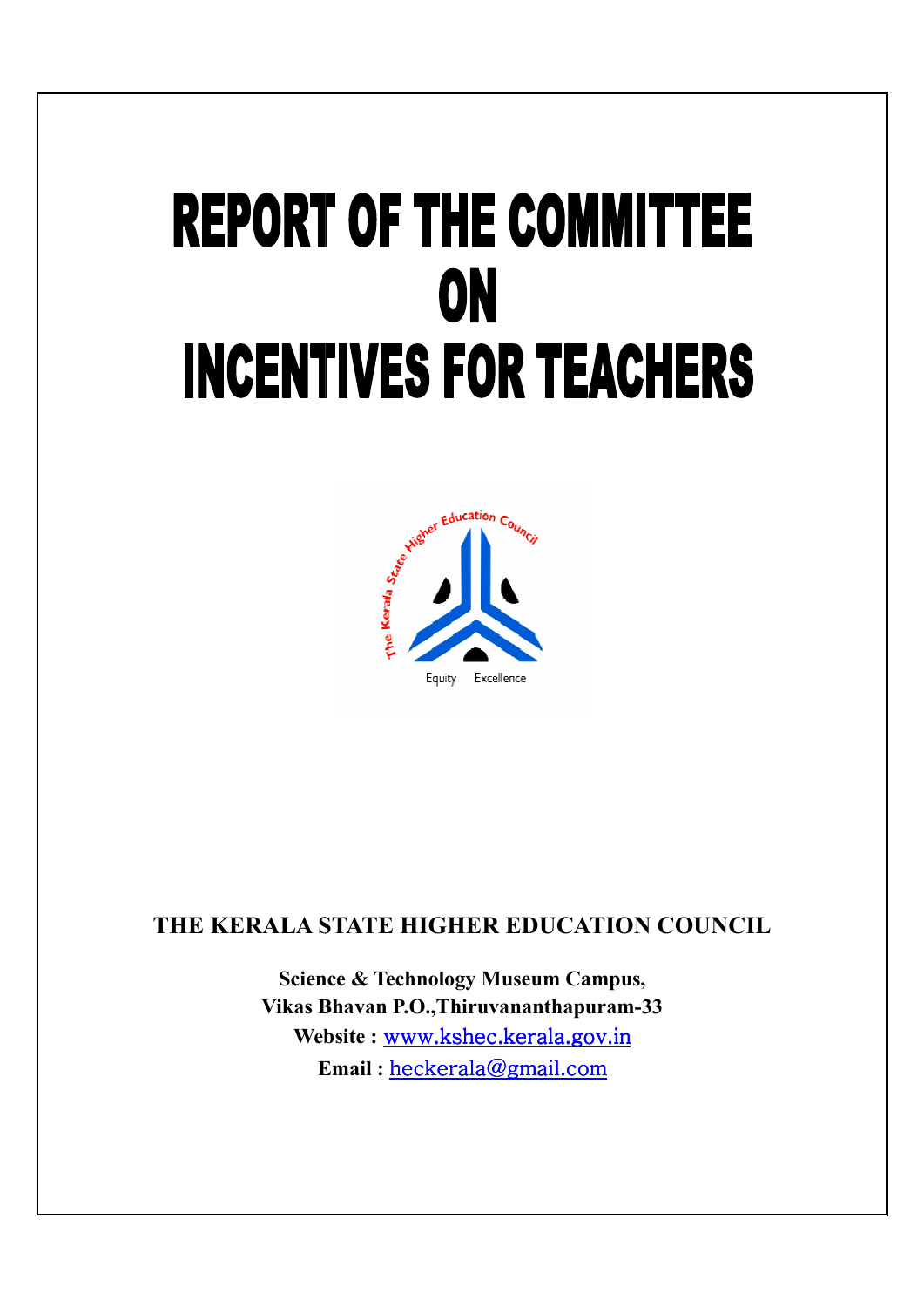# **REPORT ON INCENTIVES FOR TEACHERS**

#### **BACKGROUND**

The present higher education system in the state does not have a system of providing incentives for meritorious and performing teachers. The continued absence of any incentives for performance might lead to either complacency or even de-motivation of the performing individuals. Therefore, there is need to assess the performance of teachers and link it with incentives in the form of recognition and rewards. Hence the Kerala State Higher Education Council appointed a Committee to study the feasibility of granting incentives to Teachers.

#### **OBJECTIVES:**

- 1. To establish a mechanism for objective assessment of teachers in higher education and for linking performance with rewards.
- 2. To recognize and felicitate teachers in Higher Education on the basis of their performance according to various criteria like; teaching, research, extension and innovative practices and thereby incentivizing the performance.

#### **GOALS:**

- 1. To prepare the criteria for measuring performance of college teachers.
- 2. To decide the form of incentives of the rewards for teachers.
- 3. To constitute a panel of experts who can act as members of jury for the above awards.
- 4. To institutionalize the mechanism of linking performance with rewards in the higher education sector in Kerala.

### **ACTION PLAN:**

- Finalization of nomination form.
- Finalization of processes of different stages of implementing this scheme of awards.
- Inviting nomination for the awards.
- Calling the meeting of panel of experts for screening and selection for awards.
- Notification of awards.
- Felicitation of teachers with rewards. The Committee, after due deliberation, makes the following recommendations: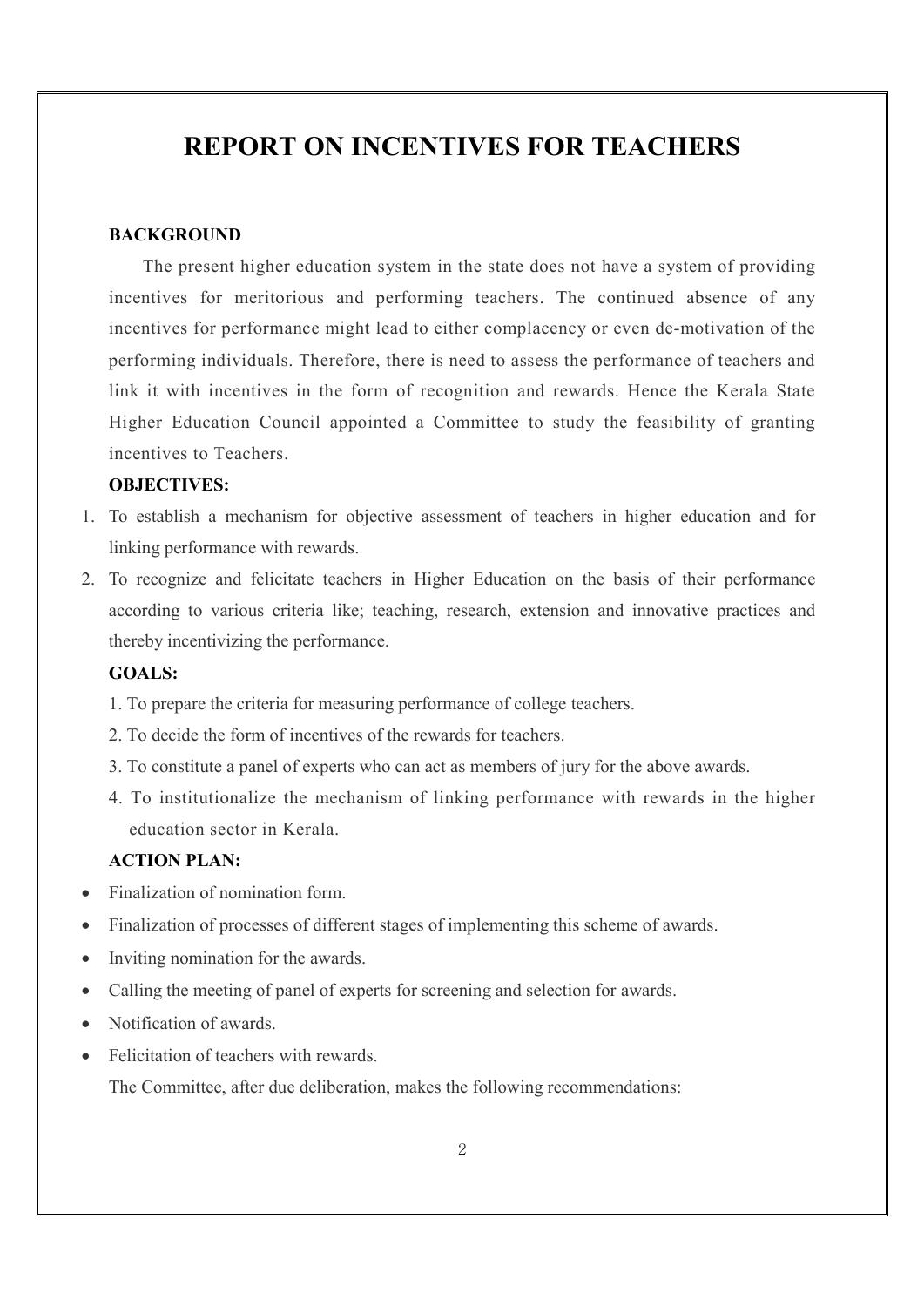#### **1. NATIONAL LEVEL**

The most important incentive, which can be given to the best teachers, is the creation of a separate cadre for them. The proposal for the formation of an All India Service, designated as the Indian Education Service has been lying dormant. The Committee recommends that this may be revived to create a cadre of professional educationists to shoulder high responsibilities, both academic and administrative, in education.

#### **2. CATEGORIES OF AWARDS:**

Following categories of awards may be given:

#### A. **AWARDS FOR PRINCIPALS:**

- i. Best Principal Award from each university: (Guru Vishisht)
- ii. Best Principal Award at State level\*: (Guru Ratna)

\*A person cannot be given an award more than once.

#### B. **AWARDS FOR BEST YOUNG TEACHERS OF COLLEGES:**

- i. Young Teacher Award from each university\*: (Guru Shersht)
- ii. Young Teacher Award at State level: (Guru Ratna)

\*Teachers with minimum five years of service and maximum of ten years can apply. \*Age limit: 45 years.

#### C. **AWARDS FOR OUTSTANDING TEACHERS OF COLLEGES**

- i. Best Teacher Award for each university\*: (Guru Vishisht)
- ii. Best Teacher Award at State level: (Guru Ratna)

\*Teachers with more than ten years of experience can apply.

#### **3. GENERAL ELIGIBILITY:**

The prospective recipient of the awards shall be a permanent faculty for teachers' awards and a regular Principal for Principal's award\*.

. Awards can be given only once in the category of Principal or Teacher\*.

. A time limit of five years to be followed.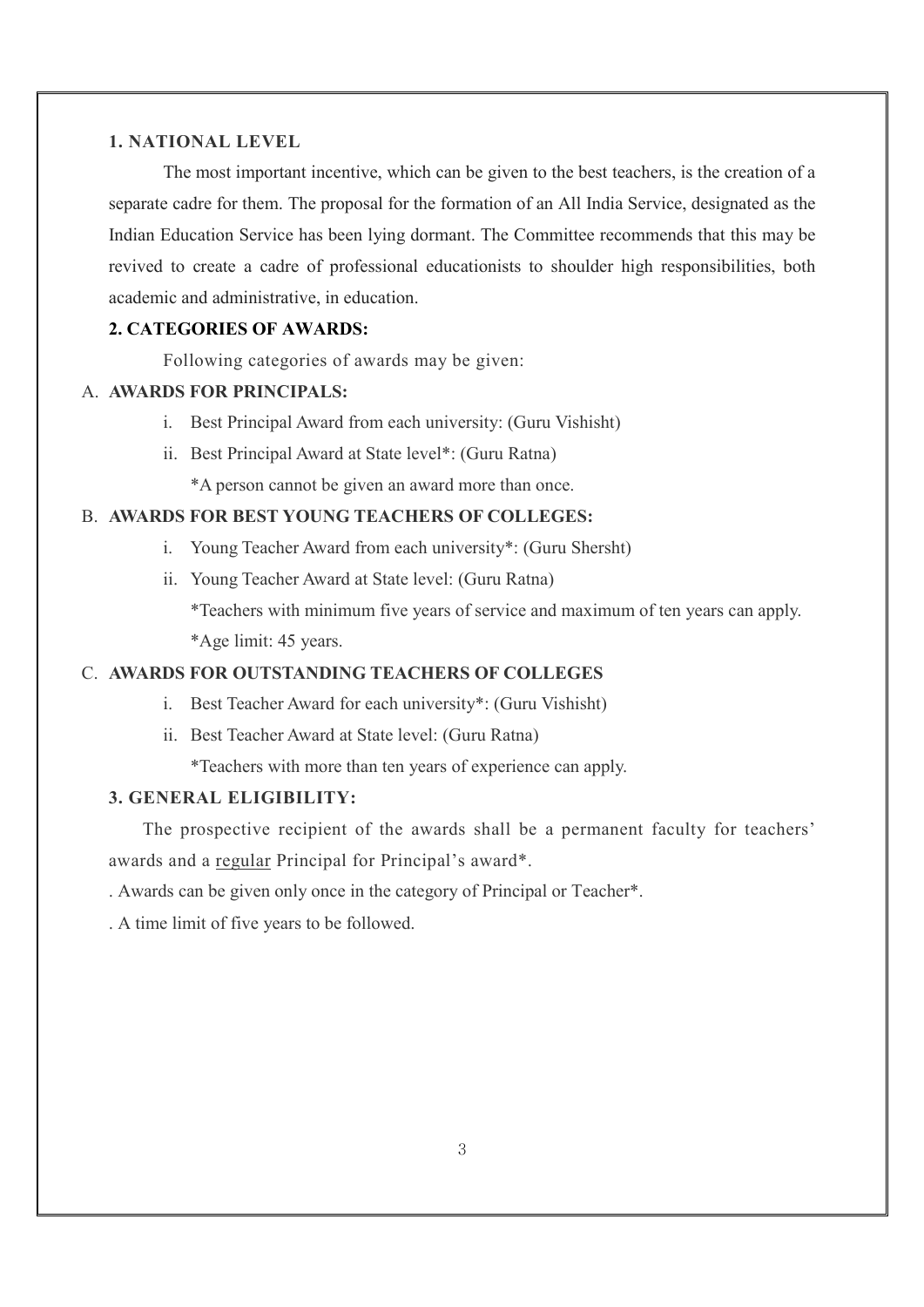#### **CRITERIA FOR EVALUATION FOR TEACHERS AWARD:**

Teachers may be assessed based on a 100 point scale with the following components:

| Sr. No.                 | Criteria                                                                                    |    |  |
|-------------------------|---------------------------------------------------------------------------------------------|----|--|
|                         | Academic Background                                                                         | 20 |  |
| $\overline{2}$          | Teaching                                                                                    | 20 |  |
| $\mathbf{\overline{3}}$ | <b>Research and Consultancy</b>                                                             | 30 |  |
| 4                       | <b>Extension Activity</b>                                                                   | 15 |  |
| $\overline{5}$          | Participation in co/extra-curricular activities $\&$ Contribution to College/University  15 |    |  |

#### **REGARDING POINTS 1 TO 5**:

#### *1. Academic Background- Maximum: 20marks*

- a. *5 marks* for the highest degree,
- b. *5 marks* for M.Phil and
- *c. 15 marks* for PhD (M.Phil+P.hD15 marks only)

#### *2. Teaching- Maximum:20marks*

- a. At least 80% and above classes engaged as per time table, as certified by the Principal in the time frame stipulated by Universities- *4 marks*
- b. Conducted two assessments and conveyed results within 10 days. *4 marks*
- c. Use of modern teaching aids and tools like computers, audio-visuals, multi-media, ICT, to be assessed by the Screening Committee- (2) Internet and other materials-to be assessed by the Screening Committee -(2).

#### *4 marks*

d. Awards/recognition by recognized agencies- to be assessed by the Screening Committee – (State (2), National or International (2)) during last five years.

#### *4 marks*

e. Significant contribution in teaching and research (to be assessed by the Screening Committee)\*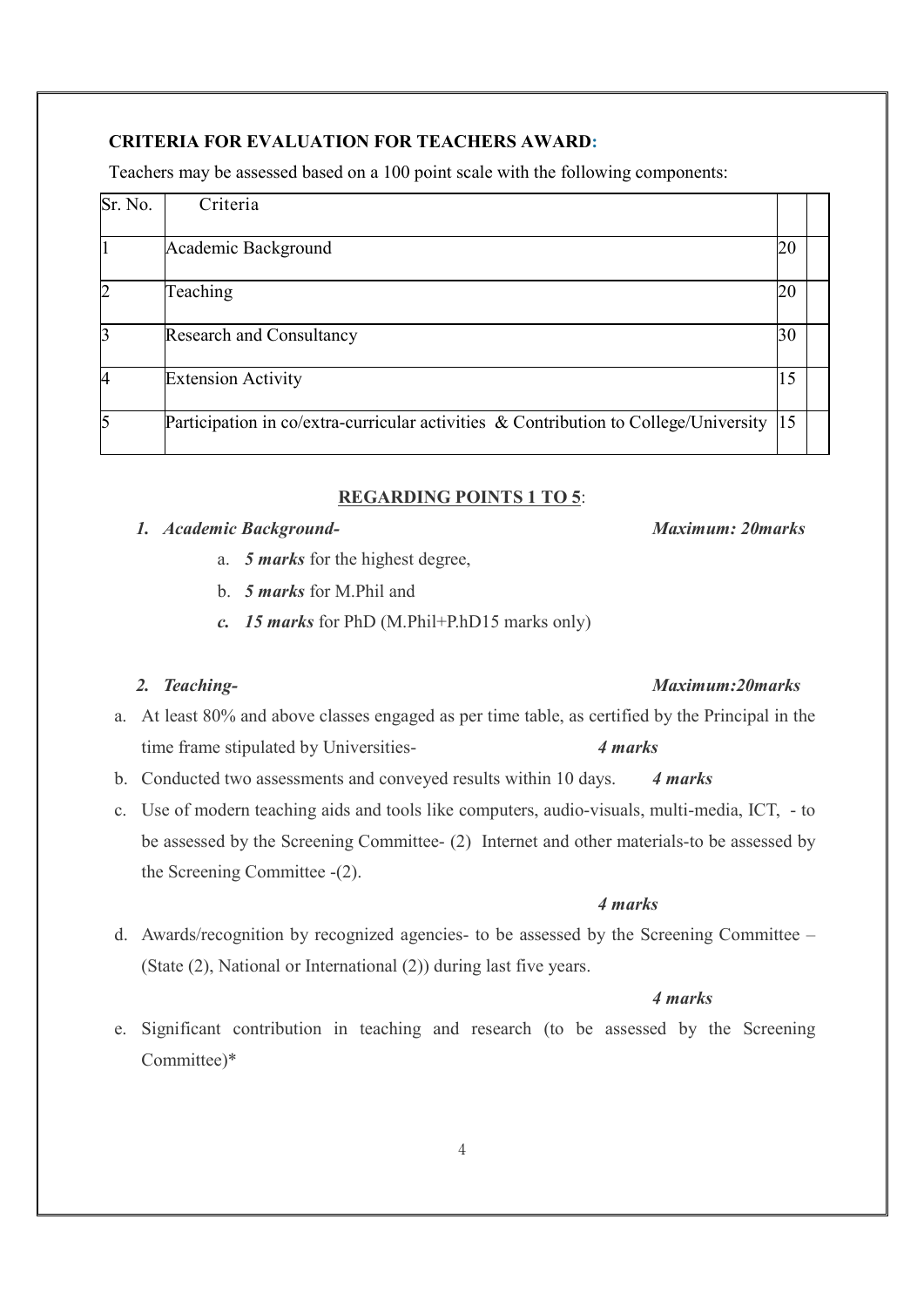|    | i.                      | <b>Participation and Paper Presentation in Seminars/ Conferences</b>            |                        |
|----|-------------------------|---------------------------------------------------------------------------------|------------------------|
|    |                         | $\checkmark$<br>International level/National level/State level- one mark each - |                        |
|    |                         |                                                                                 | Maximum 2 <i>marks</i> |
|    | ii.                     | <b>Resource Person:</b>                                                         |                        |
|    |                         | International level<br>a.                                                       |                        |
|    |                         | National level<br>$b_{\cdot}$                                                   |                        |
|    |                         | State level<br>C <sub>1</sub>                                                   |                        |
|    |                         | Regional/University level- one mark each-<br>d.                                 | <b>Mamimum-2marks</b>  |
|    |                         | 3. Research and Consultancy                                                     | <b>Maximum:30marks</b> |
|    |                         | Research Projects completed (during the last five years):                       |                        |
|    |                         | (Funded by external funding agency like UGC/ICSSR/DST/ISRO/BARC/State Govt.)    |                        |
| 1. |                         | Major Research Project-1mark each }                                             |                        |
| 2. |                         | Minor Research Project-1/2 mark each}-                                          | Maximum 4 marks        |
|    |                         | <b>Ongoing Research Projects:</b>                                               |                        |
|    |                         | (Funded by external funding agency like UGC/ICSSR/DST/ISRO/BARC/State Govt.)    |                        |
| 1. |                         | Major Research Project-1mark each }                                             |                        |
| 2. |                         | Minor Research Project-1/2 mark each}-                                          | Maximum 4 marks        |
|    | Ph.D. Guidance:         |                                                                                 |                        |
|    |                         | Number of Ph.D. Degrees Awarded $\mathcal{Q}_2$ each                            | Maximum 3 marks        |
|    |                         | Project consultancy/ Patents- during the last 5 years                           |                        |
|    | a.                      | Number of consultancy projects completed with                                   |                        |
|    |                         | funds - International/ national/state level-one mark                            |                        |
|    |                         | for each consultancy service                                                    | Maximum 3 marks        |
|    |                         | b. Number of patents registered-two marks for each patent                       | Maximum6marks          |
|    | <b>4. Publications:</b> |                                                                                 |                        |
|    | A. Research Papers      |                                                                                 |                        |
| i. |                         | International Refereed Journals $\mathcal{Q}_2$ mark/paper                      |                        |
|    |                         | ii. National Refereed Journals<br>$(a)/\text{maxk}/\text{paper}$                | Maximum 4 marks        |
|    |                         | <b>B. Books: (Independently or in Joint Authorship)</b>                         |                        |
| 1. |                         | National/International Publisher@ $\frac{1}{2}$ mark/book                       | Maximum 2marks         |
|    |                         |                                                                                 |                        |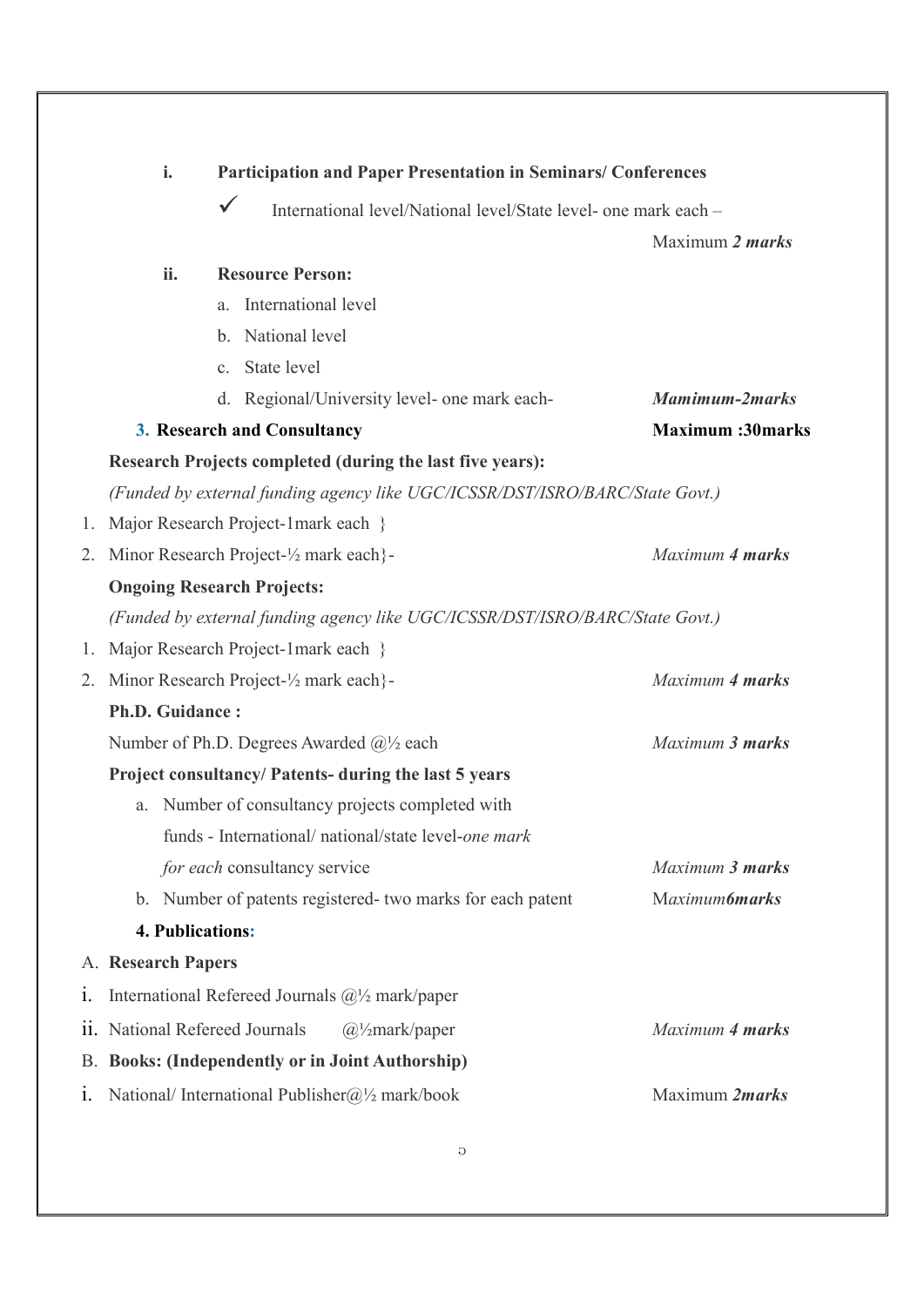## C. **Edited Books**

|                | 1. National/International Publisher(with ISSN) $@{1}$ mark/book'                             | Maximum 1 mark          |  |
|----------------|----------------------------------------------------------------------------------------------|-------------------------|--|
|                | ii. Regional/Local Publisher(with ISBN) $\omega/2$ /book                                     | maximum 1 mark          |  |
|                | D. Membership in the Editorial Board of                                                      |                         |  |
|                | <b>International Journals</b><br>$\mathbf{i}$ .                                              | Maximum 2 marks         |  |
|                | <b>5. Extension Activities:</b>                                                              | Maximum 15 <i>marks</i> |  |
|                | E. NSS Activities                                                                            |                         |  |
|                | 1. As Programme Officer/ Programme Coordinator-                                              | Maximum 1 mark          |  |
|                | F. NCC Activities                                                                            |                         |  |
| 1.             | As Commissioned officer (Rank)                                                               | Maximum 1 mark          |  |
|                | G. Member in the selection committee as an expert in public service commission/public sector |                         |  |
|                | board/aided colleges                                                                         | Maximum 2 mark          |  |
|                | H. Invited member on the Board of Public Sector Undertakings                                 | Maximum 1 mark          |  |
| $\mathbf{I}$ . | Services rendered as Expert Member in NAAC /UGC/ AICTE                                       |                         |  |
|                |                                                                                              | Maximum 2 marks         |  |
| J.             | NCTE / Central / State Government academic bodies                                            | Maximum 2 marks         |  |
|                | K. Membership in University Syndicate                                                        | Maximum2                |  |
|                | marks                                                                                        |                         |  |
|                | L. Membership in Academic Council, University                                                | Maximum 2 marks         |  |
|                | M. Membership in Expert Committee Nominated by Govt.                                         | Maximum 2 marks         |  |
|                | 6. Participation in Co/Extra-curricular activities & Contribution to College                 |                         |  |
|                | University:                                                                                  | <b>Maximum 15</b>       |  |
|                | marks                                                                                        |                         |  |
|                | N. Chairman/Convener/Member of different committees                                          |                         |  |
|                | at college level                                                                             | Maximum 3 mark          |  |
|                | O. Chairman/Dean/Member of different committees                                              |                         |  |
|                | at University level                                                                          | Maximum 3 mark          |  |
|                | P. Coordinator /Member of NAAC Co ordination                                                 |                         |  |
|                | <b>Committee/IQAC</b>                                                                        | Maximum 3 marks         |  |
|                |                                                                                              |                         |  |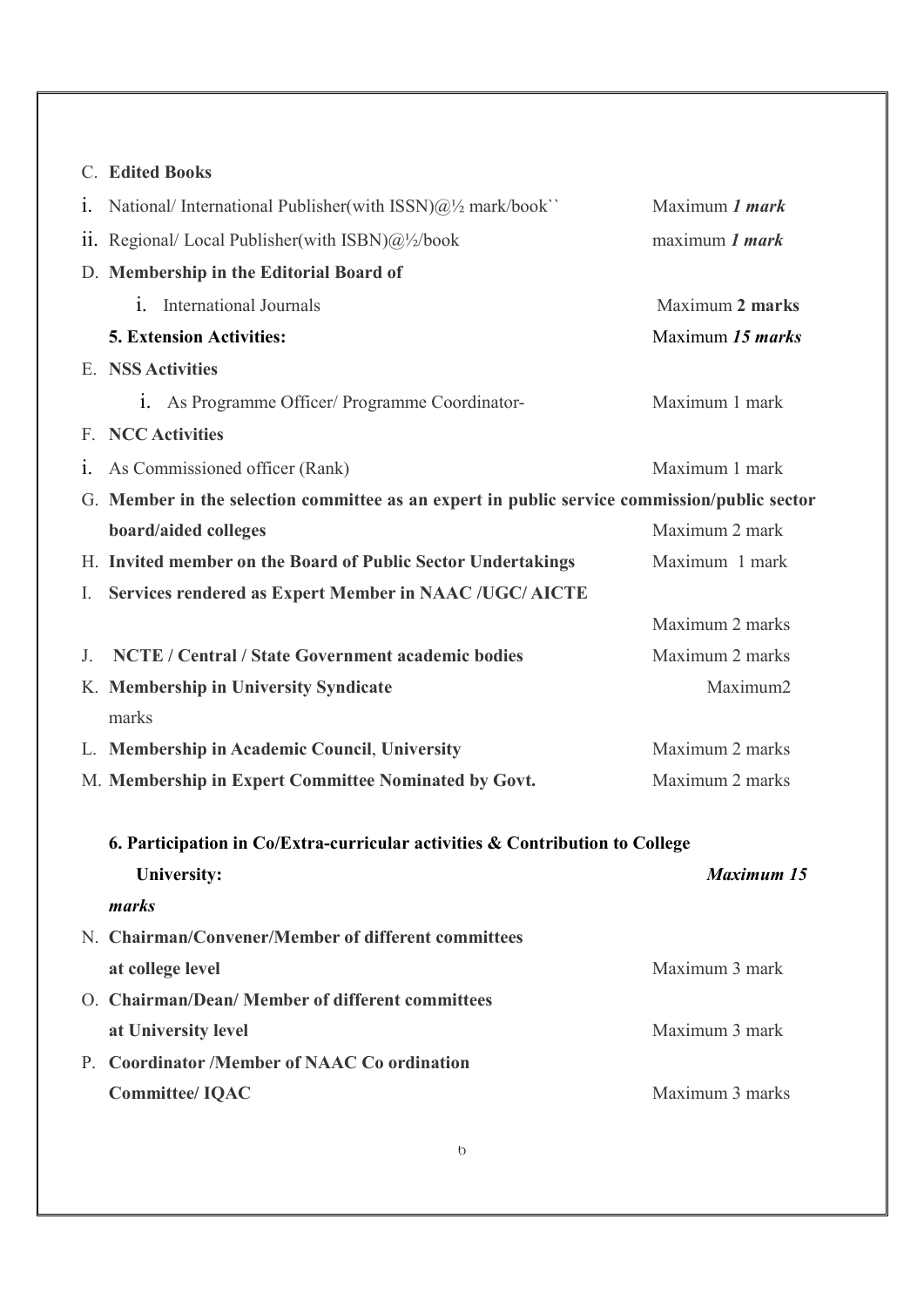| Q. Contribution to college administration as Convener      |                 |
|------------------------------------------------------------|-----------------|
| Of College level/University level exam Committee/Examiner  |                 |
| in University Examinations etc                             | Maximum 2 marks |
| R. Contribution in extracurricular activities as Convener/ |                 |
| <b>Member of admission Committee</b>                       | Maximum 2 marks |
| <b>S. Contribution to Quality Enhancement Activities</b>   |                 |
| As Convener of academic/research Committee                 | Maximum 2 marks |

#### **SELECTION COMMITTEE**

Selection /Screening Committee shall consist of *seven* members including the Chairman. The Vice Chairman of the KSHEC shall be the Chairman of the Committee. The sitting Vice Chancellors of the a. University of Kerala, Trivandrum b. Mahatma Gandhi University, Kottayam, c. Calicut University, Calicut and, d. Kannur University, Kannur and Secretary, Higher Education shall be the members of the Committee. The Member Secretary of the KSHEC shall be the Secretary of the Committee**.** Decisions are taken on majority basis. In the event of equality of votes at any meeting of the Selection Committee/Screening Committee, the Chairman shall have the right to exercise a casting vote**.** 

#### **MODE / FORM OF AWARDS:**

#### **Common for all awardees:**

Following forms of awards shall be common for all the awards.

- 1. Certificate
- 2. Citation/ Memento

**Guru Vishisht**: Sponsorship for two weeks training on higher education management at institutions located in India.

**Guru Ratna:** Visit to an institution of excellence pertaining to the subject/specialization of the teacher or seed money for Research Project preferably relevant to Kerala: up to Rs.

**Guru Shreshta:** Visit to an institution of excellence pertaining to the subject/specialization of the teacher (after the visit the awardees shall submit a report of best practices prevalent in the institution and the strategy of their implementation in the state HEIs)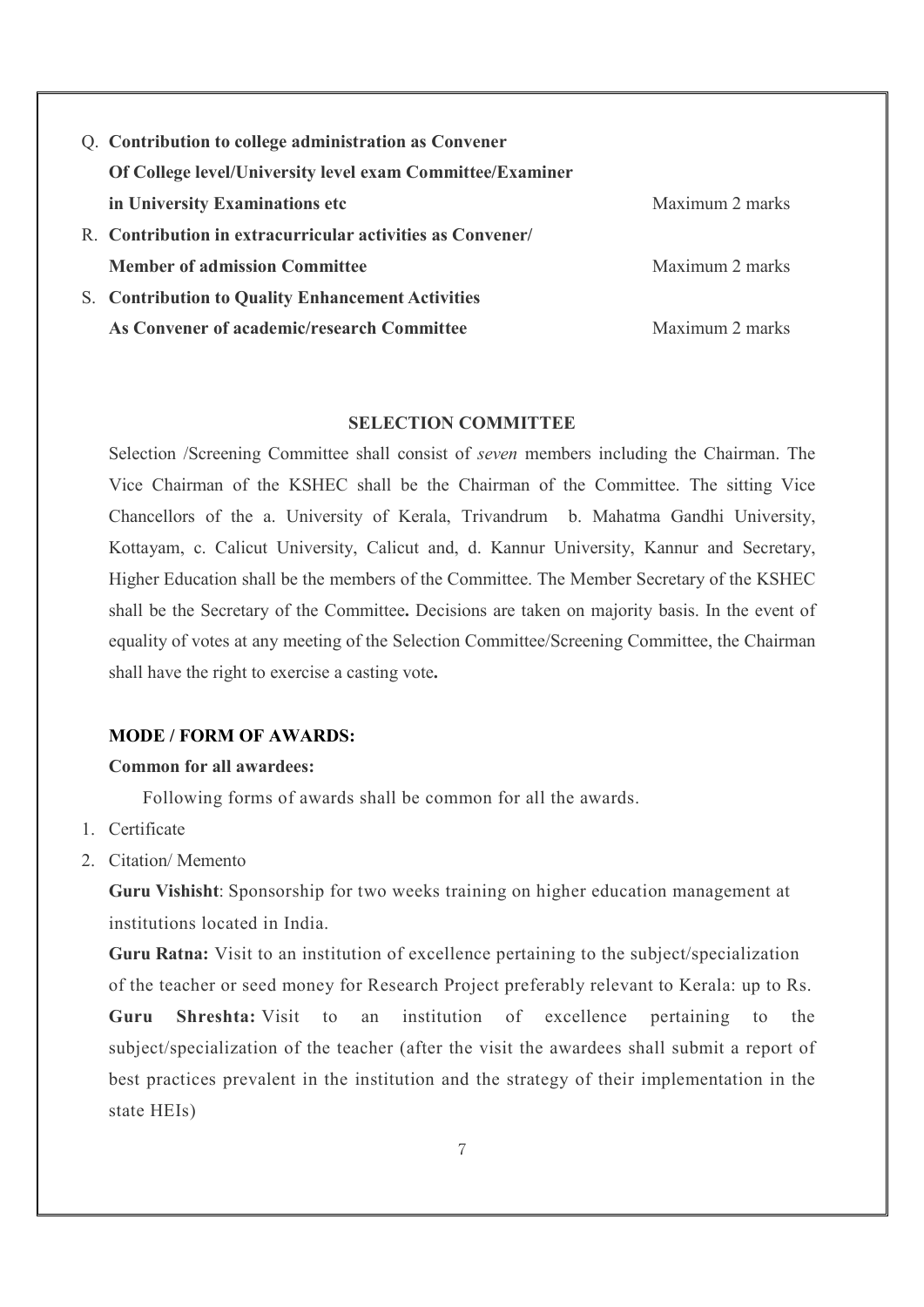**The quantum of the award will be determined by the Executive Council of Kerala State Higher Education Council.** 

#### **Nominating Procedure:**

- 1. Nomination- self nomination or by others.
- 2. Nomination forms to be verified and forwarded through proper channel-
- a. For teachers- through Principals.b. For Principals- through DCE/Managers concerned.\*c. For Universities Teachers- through University Registrars.
- 3. Nomination proforma can be obtained from the KSHEC web site.

\*The decision of the Council shall be final in case of a dispute.